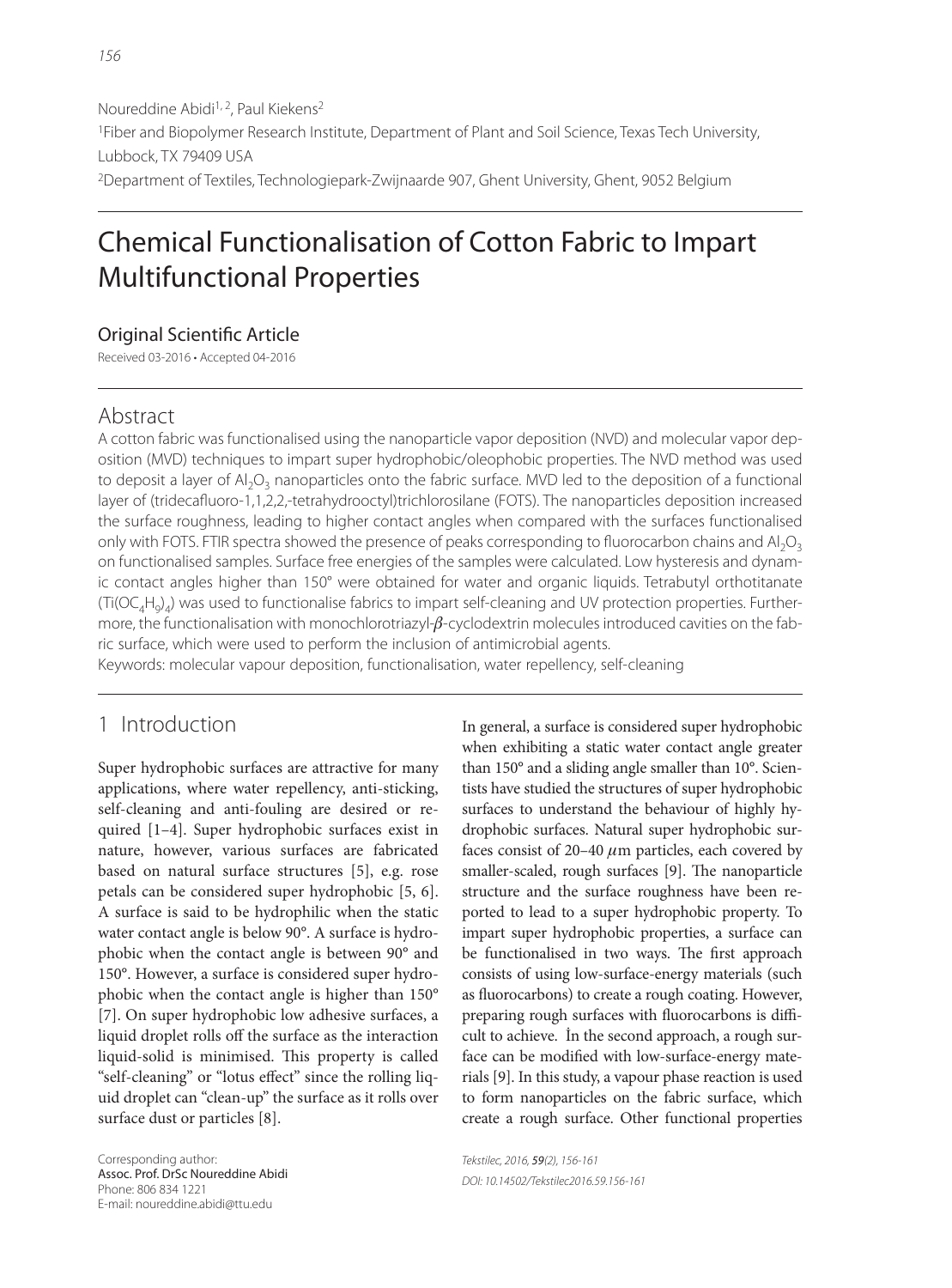that are of particular interest are antimicrobial property, self-cleaning and UV protection.

# 2 Experimental

#### 2.1 Materials

Desized, scoured and bleached cotton fabrics (yarn linear density: warp/weft =  $16.4$  tex/14.7 tex; mass per unit area =  $118.7$  g/m<sup>2</sup>) were used in this study. They were purchased from Testfabrics, Inc. (Testfabrics, West Pittston, PA, USA). Water (deionised in a Milli-Q plus system from Millipore to reach the final resistivity of 18.2 M $\Omega$ ·cm) and varying volumetric concentrations of isopropyl alcohol (IPA) were used to assess the hydrophobic properties of the treated cotton fabrics.

#### 2.2 Methods

#### **Super hydrophobic treatment**

The treatment procedure used was reported in our previous work [10, 11]. The chemicals used for the treatments were: water, (tridecafluoro-1,1,2,2,-tetrahydrooctyl)trichlorosilane (FOTS,  $(Cl)_{3}Si(CH_{2})_{2}(CF_{2})_{5}(CF_{2})_{3}$ ), a blend of bifunctional trichlorosilanes and trimethylaluminum (TMA,  $\text{Al}(\text{CH}_3)_3$ ). Three treatments were performed. In the treatment A, the fabric was pretreated with  $N_2$ -plasma, followed by the MVD deposition of FOTS (MVD FOTS layer). In the treatment B, the fabric was pretreated with  $N_2$ plasma followed by the ALD deposition of  $Al_2O_3$ and then by the MVD deposition of FOTS (ALD  $Al_2O_3$  + MVD FOTS layer). In the treatment C, the fabric was pretreated with  $N_2$ -plasma followed by the MVD deposition of trimethylaluminum nanoparticles, then the MVD deposition of a bifunctional trichlorosilane blend and finally the MVD deposition of a FOTS layer (NVD  $\text{Al}_2\text{O}_3$  + MVD bifunctional tricholorosilane + MVD FOTS layer).

The dynamic contact angle measurements were performed using an FTA 1000 instrument (First Ten Angstroms, Portsmouth, VA). A 26-gauge needle was used to dispense a drop of the liquid (5–8  $\mu$ L) onto the fabric surface. To calculate the contact angles, the Laplace fit method was used. To measure the advancing and receding angles, the needle was brought into close proximity to the fabric surface and the test liquid was pumped for 20 s until the drop reached the size of approximately 30  $\mu$ l. Subsequently, the liquid was pumped in at the same rate until the drop detached from the needle or all of the liquid returned to the syringe.

#### **Self-cleaning and UV protection**

The cotton fabric samples were also dipped into titania nanosols (prepared from  $Ti(OC<sub>4</sub>H<sub>9</sub>)<sub>4</sub>$ ) and passed through a two-roller laboratory padder (BTM 6-20-190) at the speed of 3.66 m/min and air pressure of  $2.76 \times 105$  Pa. The padded fabric samples were then dried at 60 °C for 10 min and then cured at 150  $^{\circ}$ C for 5 min. The samples were subjected to a hydrothermal treatment by boiling them in water for 1 h. Afterwards, the samples were dried, ironed and finally conditioned in a laboratory maintained at  $65 \pm 2\%$  relative humidity and  $21 \pm 1\degree$ C for at least 24 hours before performing the analysis.

#### **Functionalization with cyclodextrin**

MCT- $\beta$ -CD was grafted to the cotton fabrics. Different MCT-β-CD concentrations in water (5, 10, 15, 20, 25, 30 w/w %) were prepared and stirred for 5 min. Then, Sodium Carbonate  $(Na_2CO_3)$  was added to the solution  $(x/4, x$  is the amount of MCT- $\beta$ -CD). The solution was stirred for 5 min. The pH of the solution was around 11.5. The cotton fabric samples were dipped into the solution, soaked for 5 min and passed through a two-roller laboratory padder. The wet pick-up was around 100%. The padded fabric samples were dried at 50 °C for 10 min. The samples were thoroughly rinsed with water and dried.

# 3 Results and discussion

#### 3.1 Super hydrophobic treatment

Figure 1 shows a droplet of the dye solution, which diffuses inside the fibre when placed on the untreated control cotton fabrics. However, when the fabric is functionalised with the MVD technique, inside the fibres and forms a bead on the surface FOTS (Figure 2), the dye solution does not diffuse



Figure 1: Untreated cotton fabric

Tekstilec, 2016, 59(2), 156-161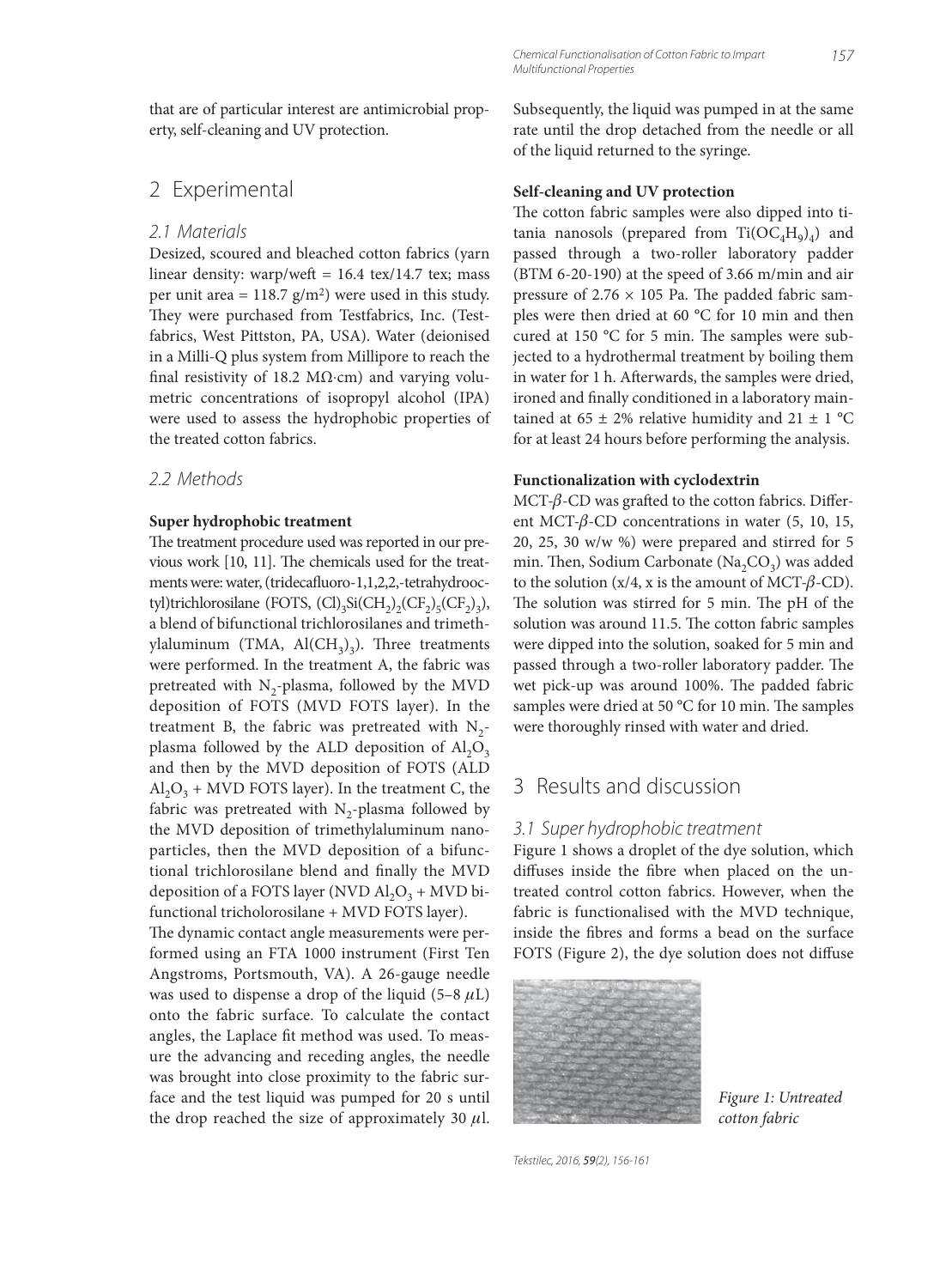Chemical Functionalisation of Cotton Fabric to Impart Multifunctional Properties



(Figure 3). This means that the droplets of water will be easily rolled off the fabric.

Figure 3: Droplet of water easily rolled off

Textile surfaces are not ideal surfaces such as glass slides. Thus, surface roughness and heterogeneity leads to complicated wetting phenomena. On these types of surfaces, the measured contact angles after the liquid droplet advances (called advancing contact angle) is usually greater than the contact angle that results after the droplet recedes (called receding contact angle) from a previously wetted surface. The difference between the advancing and receding contact angles is called "hysteresis" and can be described as the change in the adsorption of liquid on a solid as a consequence of the change in the surface energy [12] or the "roughness of the surface" [13]. Figure 4 shows the advancing and receding contact angles of the cotton fabric after the treatment C, which shows low hysteresis. The treatment B on the same fabric results in high hysteresis (Figure 4). Any heterogeneities, even at the molecular scale (e.g. a different length of the chain), and surface defects will lead to hysteresis in advancing and receding contact angle measurements [8]. The advancing and receding contact angles are also affected by the shape of the tip of the molecule chains that are emerging from the surface. The hysteresis of the samples was measured using distilled water with the above-mentioned procedure.



Figure 4: Dynamic water contact angle of functionalised cotton fabric

#### 3.2 Self-cleaning and UV protection

The cotton fabric was successfully modified by titania nanosols prepared by means of the sol-gel process using tetrabutyl orthotitanate  $(Ti(OC<sub>4</sub>H<sub>9</sub>)<sub>4</sub>)$  as an active ingredient. Scanning Electron Microscopy showed the presence of a titania dioxide film on the fibre surface (Figure 5). The photocatalytic properties of the titania-nanosol-treated cotton fabric were investigated. The results showed that the stains of coffee and red wine were successfully decomposed by the exposure of the stained fabric to UV radiation (Figure 6). The exposure of TiO<sub>2</sub> particles to the photons of energy equal to or greater than the band gap energy results in the promotion of an electron from the valance band to the conduction band of the particle. This creates a region with a positive charge (hole,  $h+$ ) in the valance band and a free



Figure 5: Scanning Electron Microscopy of titania-nanosol-treated cotton fabric

Tekstilec, 2016, 59(2), 156-161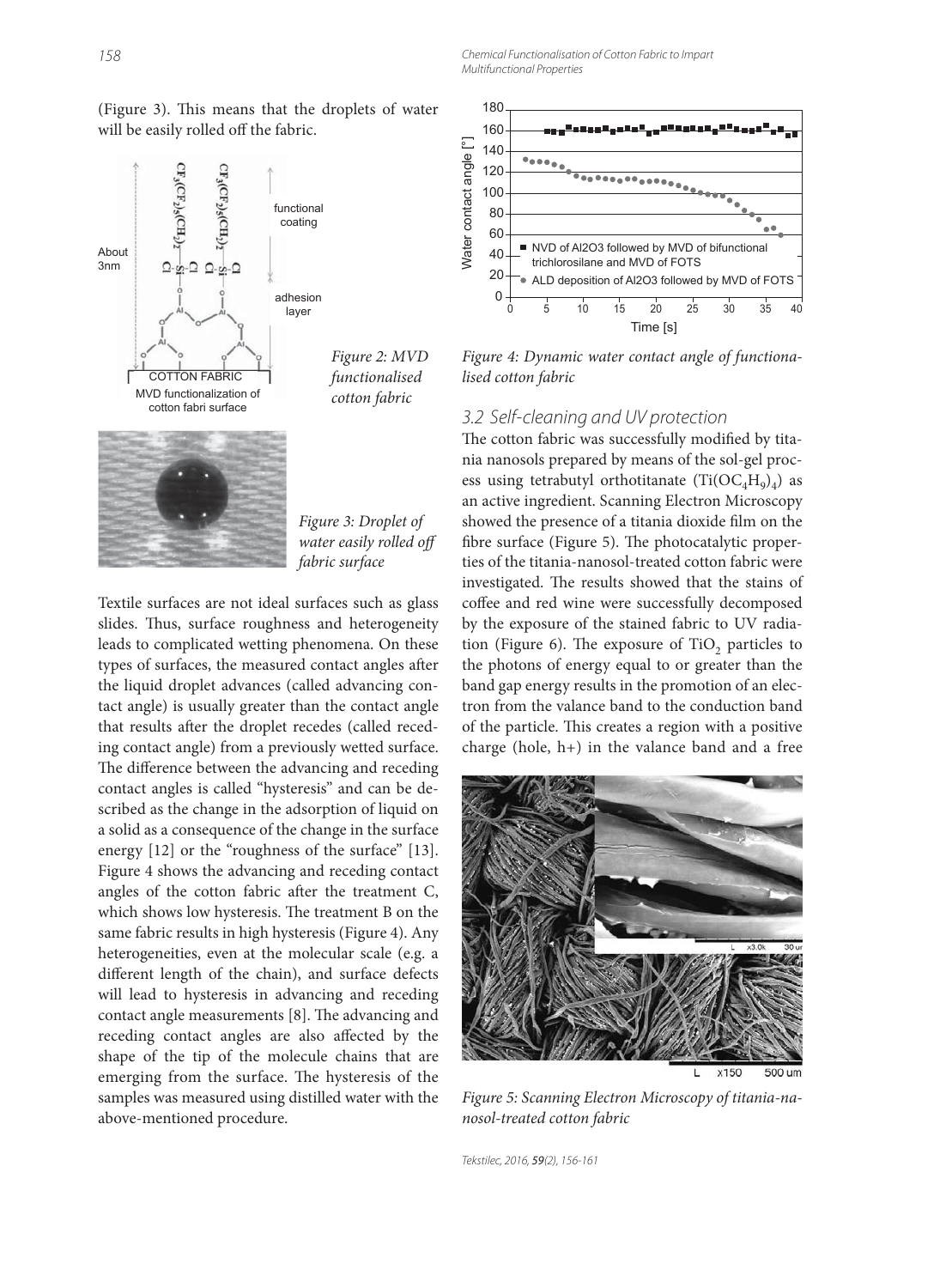Chemical Functionalisation of Cotton Fabric to Impart Multifunctional Properties



Figure 6: Stains are removed by exposing titania-nanosol-treated fabric to UV radiation

electron (e–) in the conduction band. Hydroxyl and super-oxide groups are very reactive and decompose organic substances by oxidation. Furthermore, the titania nanosol treatment imparted to the cotton fabric a very good protection from UV radiation. This property is largely attributed to the scattering effect of UV radiation by the TiO<sub>2</sub> particles. The durability of the treatment was investigated by performing repeated home laundering and the results showed no effect of laundering on the UV protection efficiency.

### 3.3 Functionalisation with monochlorotriazyl-β-cyclodextrin

Figure 7 illustrates the reaction mechanism between cellulose macromolecules and MCT-β-CD. The cyclodextrin derivative is fixed to the cotton by a nucleophilic substitution reaction between the hydroxyl groups of the cellulose chain and the chlorotriazine ring. The hydrochloric acid is released as a byproduct of the reaction.

Phenolphthalein forms inclusion compounds with cyclodextrin. When phenolphthalein is included in the CD cavity in alkaline solutions, it is transformed from the red-coloured dianion form to its colourless form. This characteristic makes phenolphthalein a very effective colorimetric indicator to confirm that cyclodextrin cavities are available to form inclusion compounds. The control and treated samples were immersed into a solution containing phenolphthalein. The maximum absorbance of phenolphthalein in an alkaline solution is at 552 nm. As shown in Figure 8, when the amount of grafted MCT- $\beta$ -CD on the fabric is increased, the absorbance at 552 nm is decreased.



Figure 7: Reaction between MCT-β-CD and cellulose

Tekstilec, 2016, 59(2), 156-161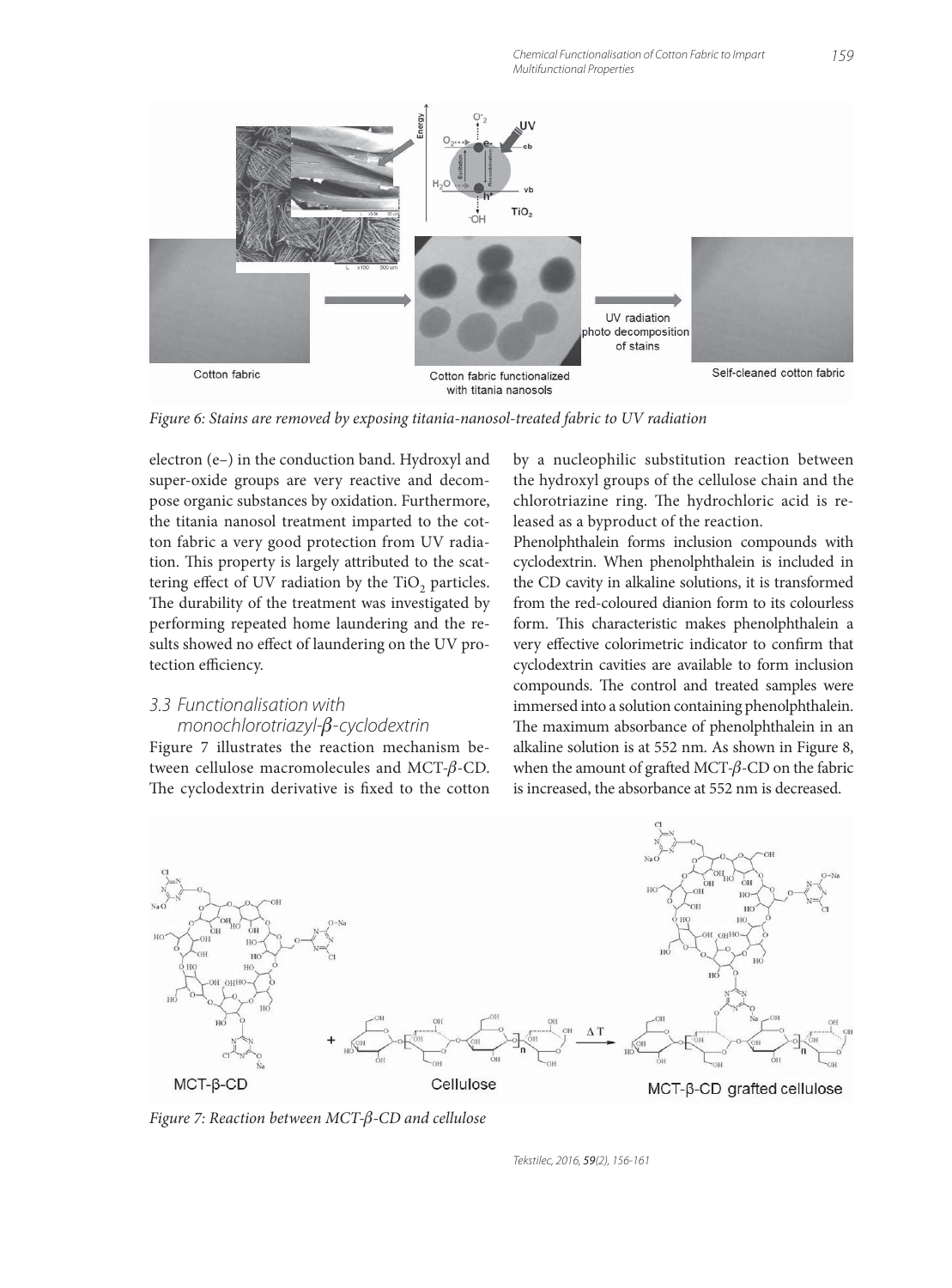

Figure 8: Phenolphthalein inclusion – absorbance at 552 nm as function of MCT-β-CD concentration in solution expressed in w/w %

Triclosan has very powerful antimicrobial properties. The measurement of the released amount of triclosan was performed as follows: first, triclosan was included in the cavities and then the amount of molecules released in ethanol was monitored by the UV absorbance of the solution. Figure 9 shows the results of the release of triclosan in ethanol by measuring the absorbance at 282 nm as a function of the MCT- $β$ -CD concentration in the solution. The results show that triclosan molecules are present in the control after rinsing. This is due to the low solubility of triclosan in water and ethanol-water solution. It is important to point out that the amount of triclosan released by the MCT- $\beta$ -CD treated samples is higher than the untreated sample. For example, the average amount of triclosan released in ethanol by the samples treated with 30% MCT- $\beta$ -CD concentration in the solution is enough to achieve a molar concentration by 3.5 times higher than the control.



Figure 9: Triclosan release – absorbance at 282 nm as function of MCT-β-CD concentration in solution expressed in w/w%

MCT-β-CD treated cotton fabrics were immersed in triclosan solutions and rinsed. To test the ability to remove triclosan that is included in the cavities, the samples were washed in ethanol. Figure 10 shows the Colony Forming Unit of S. aureus of the control and treated cotton fabrics. The untreated cotton fabric (Sample A) does not exhibit any antimicrobial properties. However, the cotton fabric treated with MCT-β-CD and loaded with triclosan molecules (Sample B) has a very strong antimicrobial activity against S. aureaus. When the fabric is washed with ethanol to remove triclosan (Sample C), the fabric does not retain its antimicrobial performance. This indicates that triclosan can be easily removed from the cavity, which allows the cavities to be available for other guest compounds.



Figure 10: Antibacterial test of (A) untreated cotton (control), (B) MCT- $\beta$ -CD-30% treated samples with triclosan included, and (C) MCT-β-CD-30% treated with triclosan and washed with ethanol to remove triclosan

## 4 Conclusion

A cotton fabric was successfully functionalised to impart multifunctional properties. Super hydrophobic properties could be imparted using the NVD and MVD techniques. The self-cleaning and UV protection properties could be imparted using tetrabutyl orthotitanate by means of the sol-gel process. The self-cleaning property was due to the photocatalytic properties of TiO<sub>2</sub> particles formed on the fabric surface. The UV protection was attributed to the scattering effect of the TiO<sub>2</sub> particles. The cotton fabric was also functionalised with  $\beta$ -cyclodextrins. This created free cavities on the